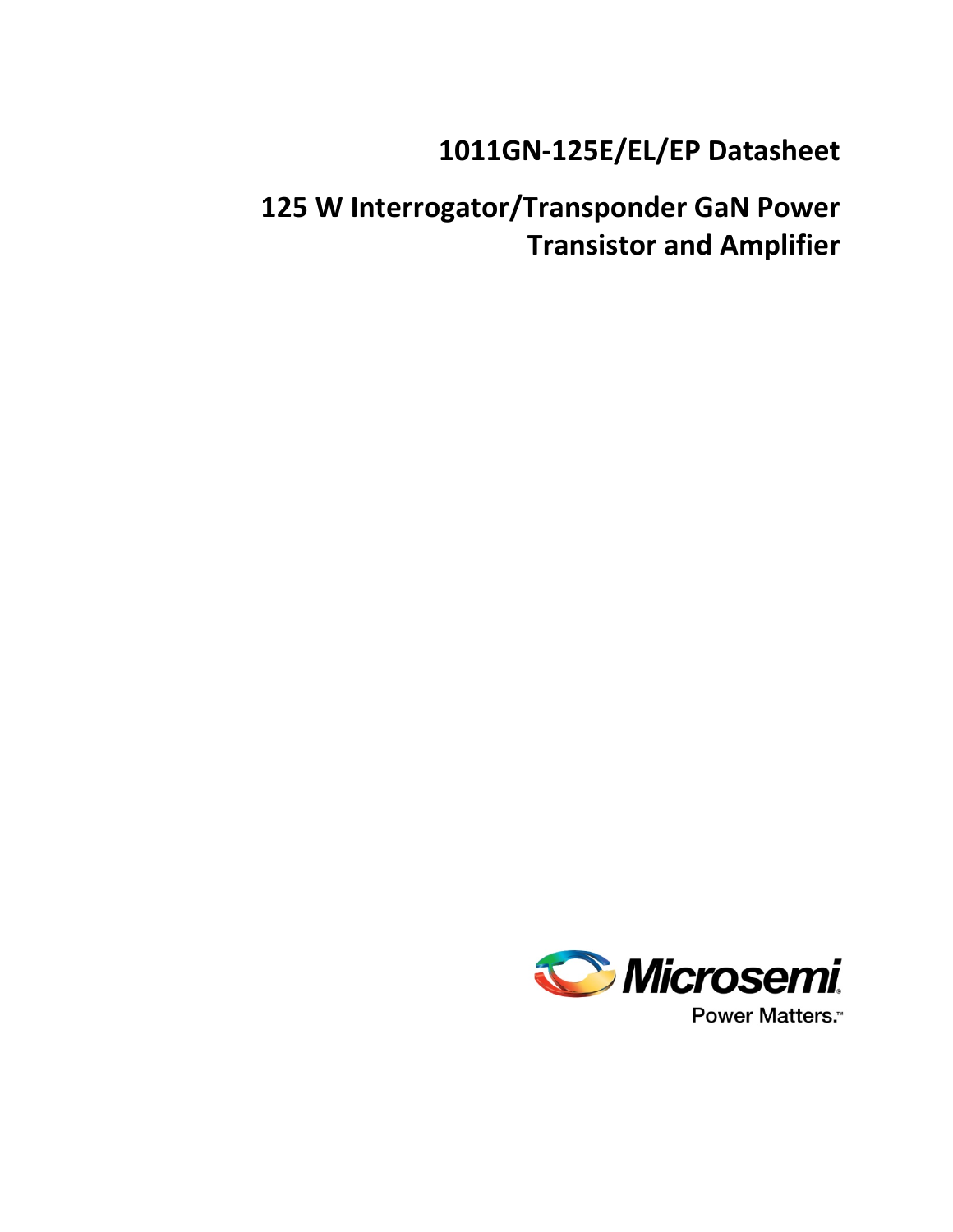

Microsemi makes no warranty, representation, or guarantee regarding the information contained herein or the suitability of its products and services for any particular purpose, nor does Microsemi assume any liability whatsoever arising out of the application or use of any product or circuit. The products sold hereunder and any other products sold by Microsemi have been subject to limited testing and should not be used in conjunction with mission-critical equipment or applications. Any performance specifications are believed to be reliable but are not verified, and Buyer must conduct and complete all performance and other testing of the products, alone and together with, or installed in, any end-products. Buyer shall not rely on any data and performance specifications or parameters provided by Microsemi. It is the Buyer's responsibility to independently determine suitability of any products and to test and verify the same. The information provided by Microsemi hereunder is provided "as is, where is" and with all faults, and the entire risk associated with such information is entirely with the Buyer. Microsemi does not grant, explicitly or implicitly, to any party any patent rights, licenses, or any other IP rights, whether with regard to such information itself or anything described by such information. Information provided in this document is proprietary to Microsemi, and Microsemi reserves the right to make any changes to the information in this document or to any products and services at any time without notice.



**Microsemi Corporate Headquarters** One Enterprise, Aliso Viejo, CA 92656 USA Within the USA: +1 (800) 713-4113 Outside the USA: +1 (949) 380-6100 Sales: +1 (949) 380-6136 Fax: +1 (949) 215-4996 E-mail: **[sales.support@microsemi.com](mailto:sales.support@microsemi.com) [www.microsemi.com](http://www.microsemi.com/)**

#### **About Microsemi**

Microsemi Corporation (Nasdaq: MSCC) offers a comprehensive portfolio of semiconductor and system solutions for communications, defense & security, aerospace and industrial markets. Products include high-performance and radiation-hardened analog mixed-signal integrated circuits, FPGAs, SoCs and ASICs; power management products; timing and synchronization devices and precise time solutions, setting the world's standard for time; voice processing devices; RF solutions; discrete components; enterprise storage and communication solutions, security technologies and scalable anti-tamper products; Ethernet solutions; Power-over-Ethernet ICs and midspans; as well as custom design capabilities and services. Microsemi is headquartered in Aliso Viejo, Calif., and has approximately 4,800 employees globally. Learn more a[t www.microsemi.com.](http://www.microsemi.com/)

©2016 Microsemi Corporation. All rights reserved. Microsemi and the Microsemi logo are registered trademarks of Microsemi Corporation. All other trademarks and service marks are the property of their respective owners.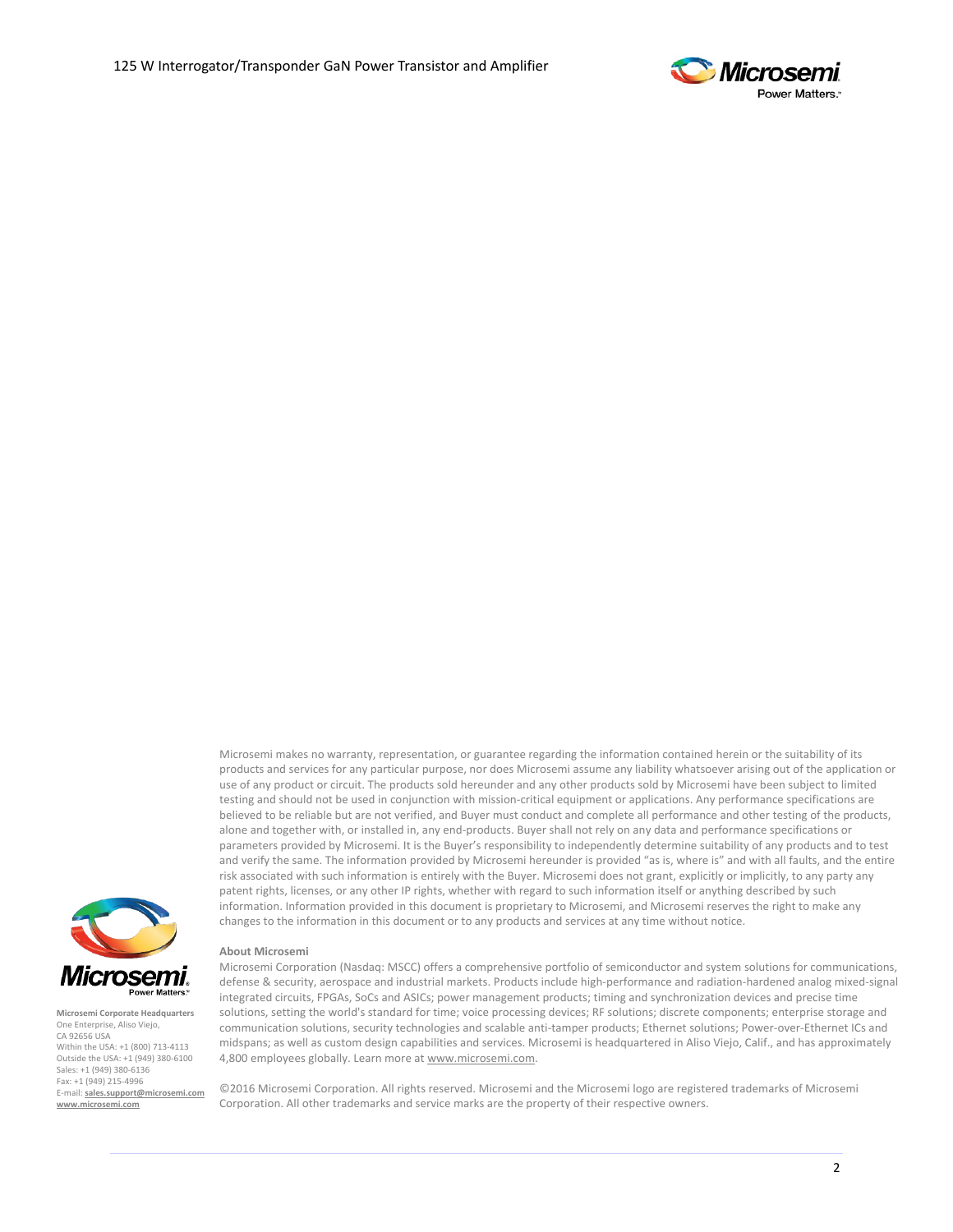

# <span id="page-2-0"></span>**Revision History**

## <span id="page-2-1"></span>**1.1 Revision 1.0**

Revision 1.0 was the first publication of this document.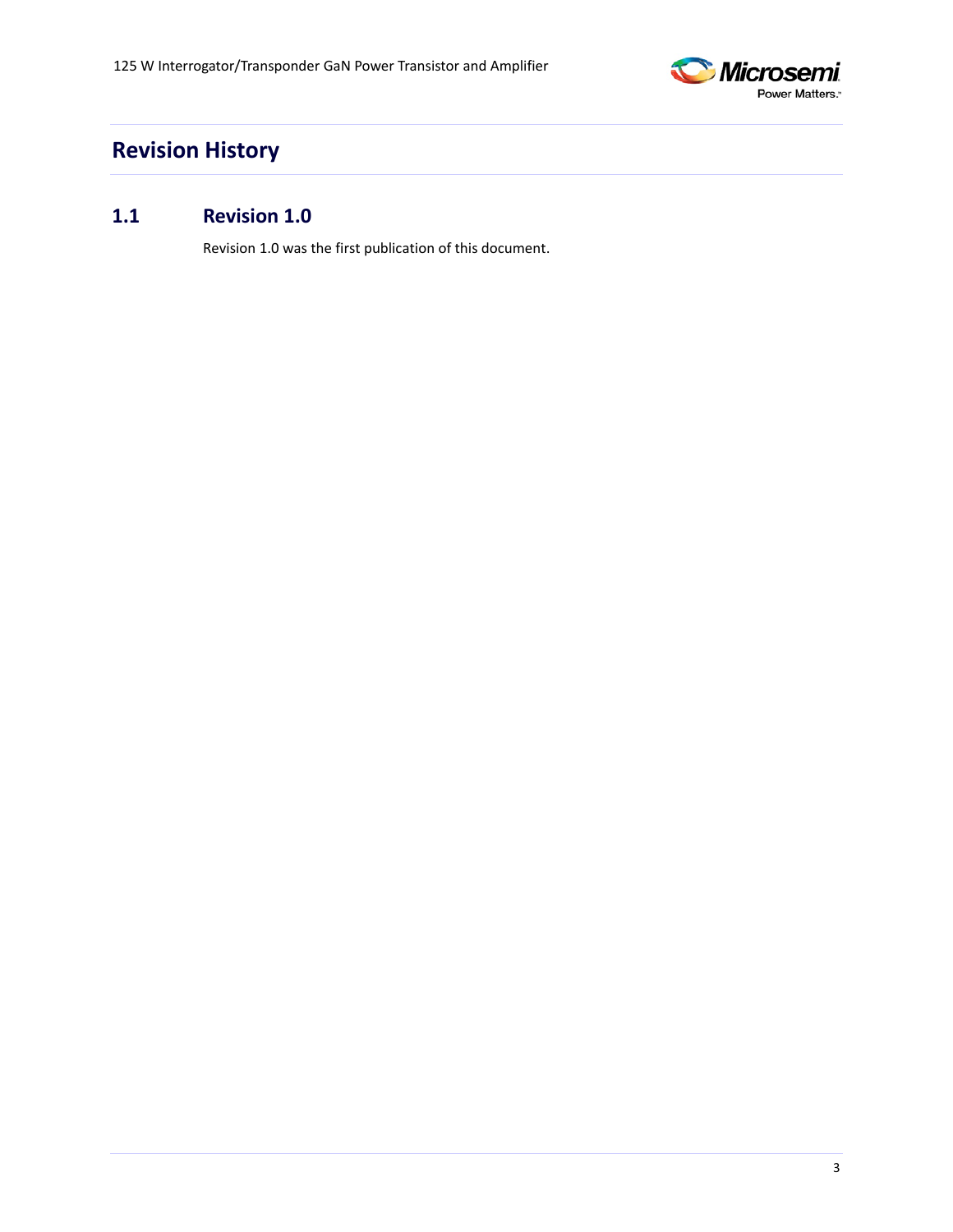

# **Contents**

|                | 1.1 |       |
|----------------|-----|-------|
| $\overline{2}$ |     |       |
|                | 2.1 |       |
|                |     | 2.1.1 |
| 3              |     |       |
|                | 3.1 |       |
|                | 3.2 |       |
|                | 3.3 |       |
|                | 3.4 |       |
|                | 3.5 |       |
| 4              |     |       |
| 5.             |     |       |
|                | 5.1 |       |
| 6              |     |       |
|                | 6.1 |       |
|                | 6.2 |       |
|                | 6.3 |       |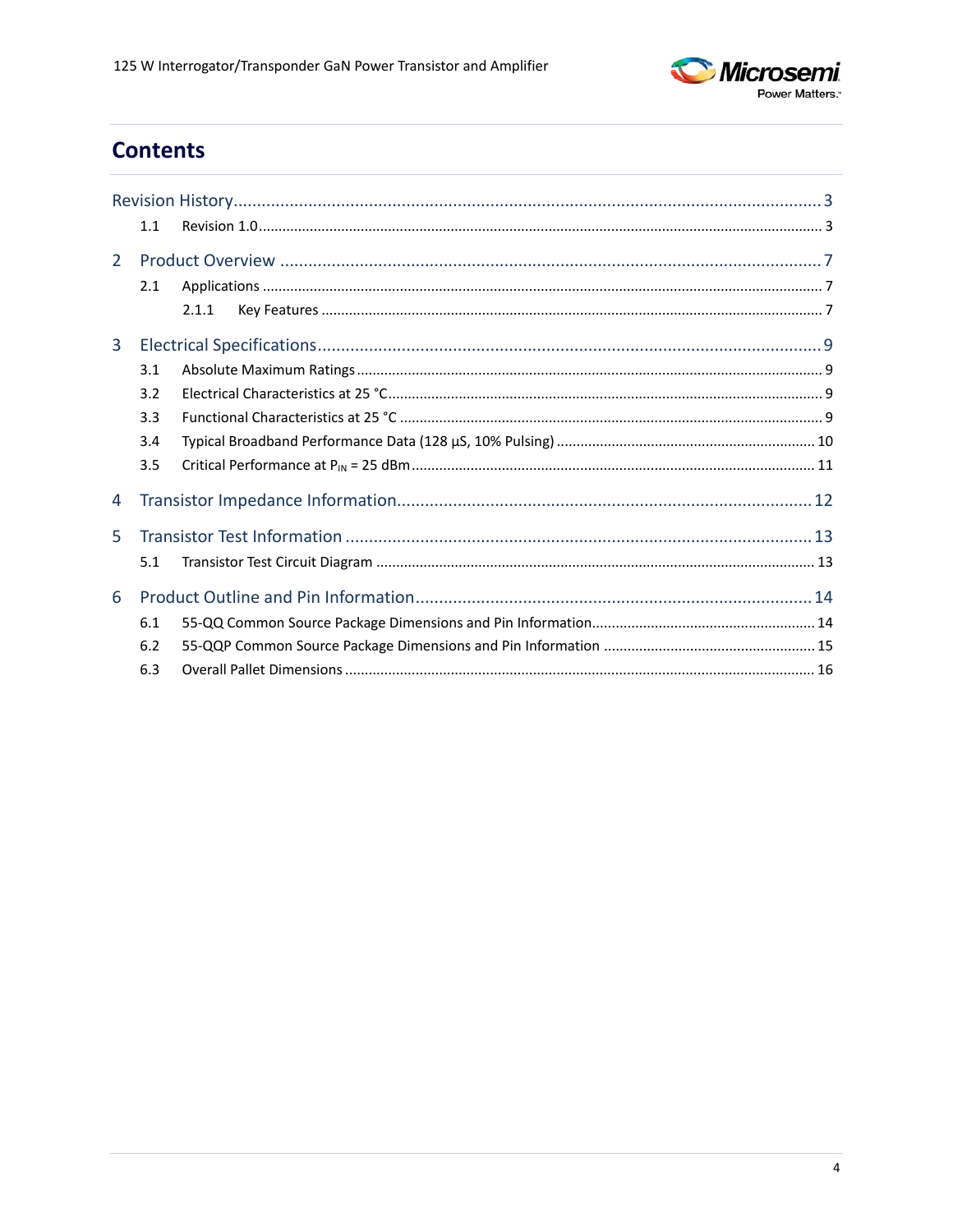

# **List of Figures**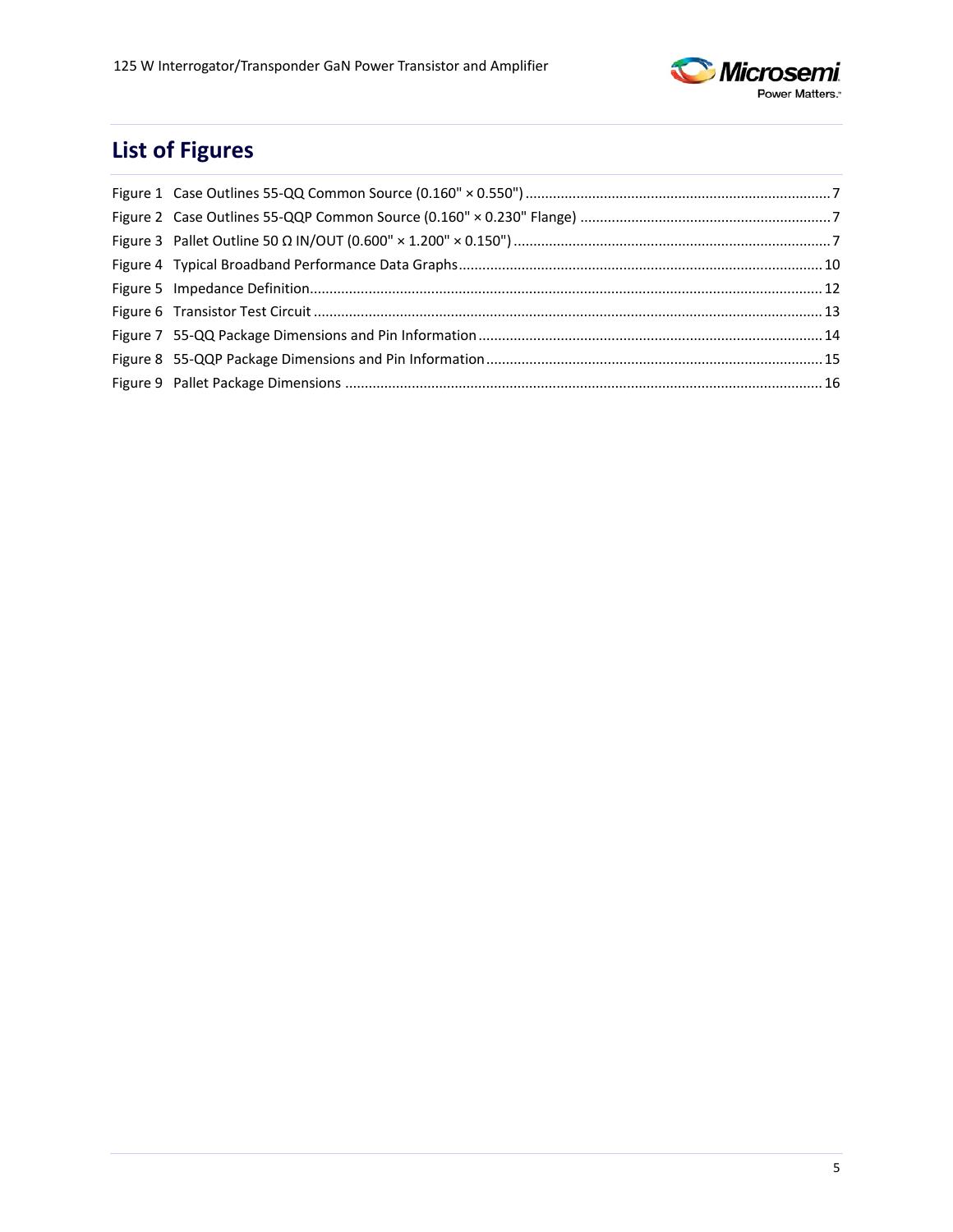

# **List of Tables**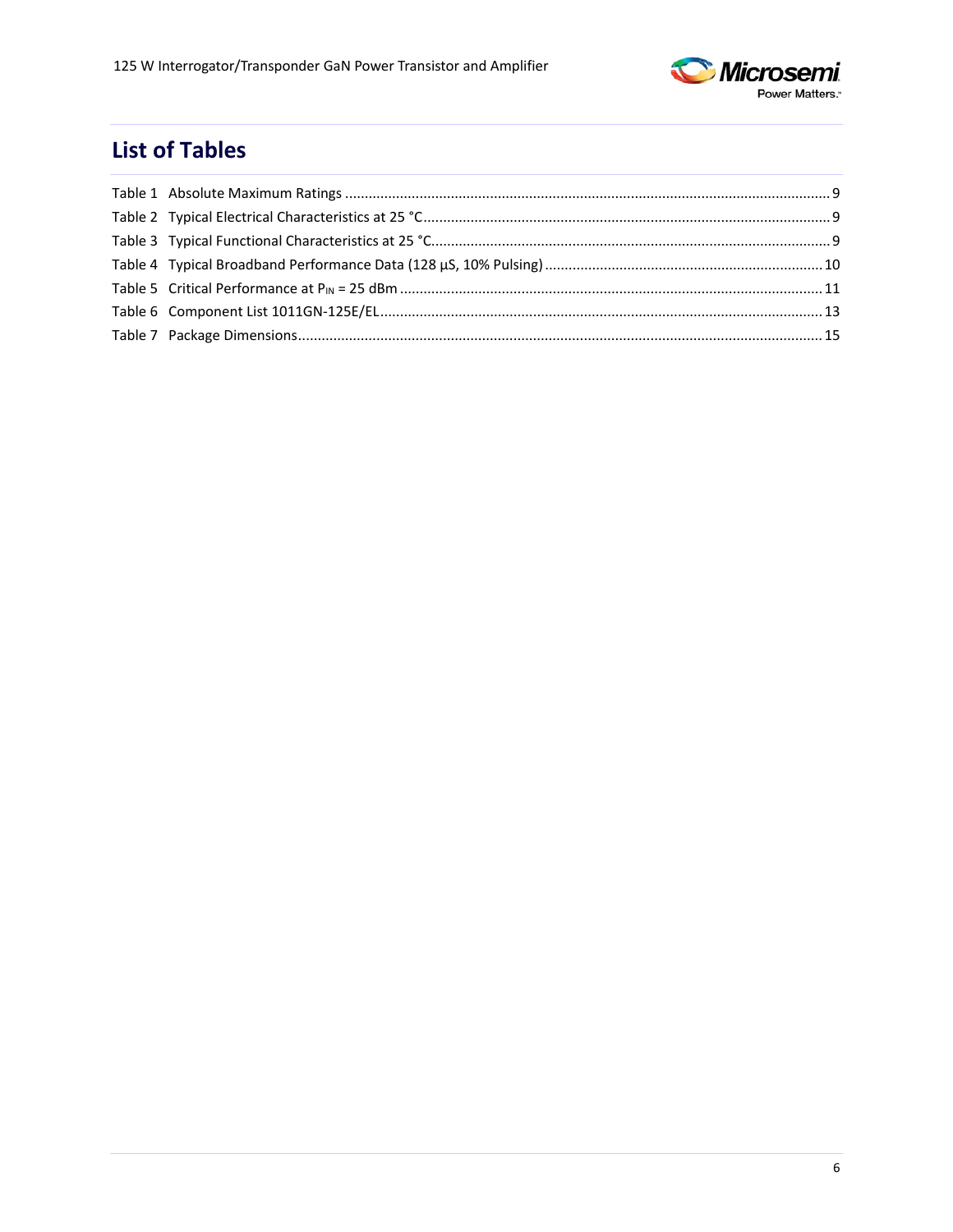

## <span id="page-6-0"></span>**2 Product Overview**

The 1011GN-125E/EL/EP is an internally matched, common source, Class AB, GaN on SiC HEMT transmitter driver transistor capable of providing over 18.5 dB power gain and 125 W of pulsed RF output power under several pulse formats, including mode-S ELM, across the 1030 to 1090 MHz band. The transistor has internal pre-match for optimal performance. The hermetically sealed transistor is available in both the bolt-down flange 55-QQ package and the earless solder-down flange 55-QQP package styles, as well as mounted on a compact 50 Ω IN/OUT pallet. Designed specifically for IFF, Mode-S, TCAS, and avionics secondary radar applications, the transistor devices utilize all-gold metallization and eutectic die attach to provide the highest reliability and superior ruggedness. Export Classification: EAR-99.

<span id="page-6-3"></span>**Figure 1 Case Outlines 55-QQ Common Source (0.160" × 0.550")**



**Figure 2 Case Outlines 55-QQP Common Source (0.160" × 0.230" Flange)** 

<span id="page-6-4"></span>

**Figure 3 Pallet Outline 50 Ω IN/OUT (0.600" × 1.200" × 0.150")**

<span id="page-6-5"></span>

#### <span id="page-6-1"></span>**2.1 Applications**

The 1011GN-125E and 1011GN-125EL transistors and the 1011GN-125EP pallet are specifically designed for IFF, Mode-S, TCAS, and avionics secondary radar applications.

#### <span id="page-6-2"></span>**2.1.1 Key Features**

The following are the key features of the 1011GN-125E, 1011GN-125EL, and 1011GN-125EP products: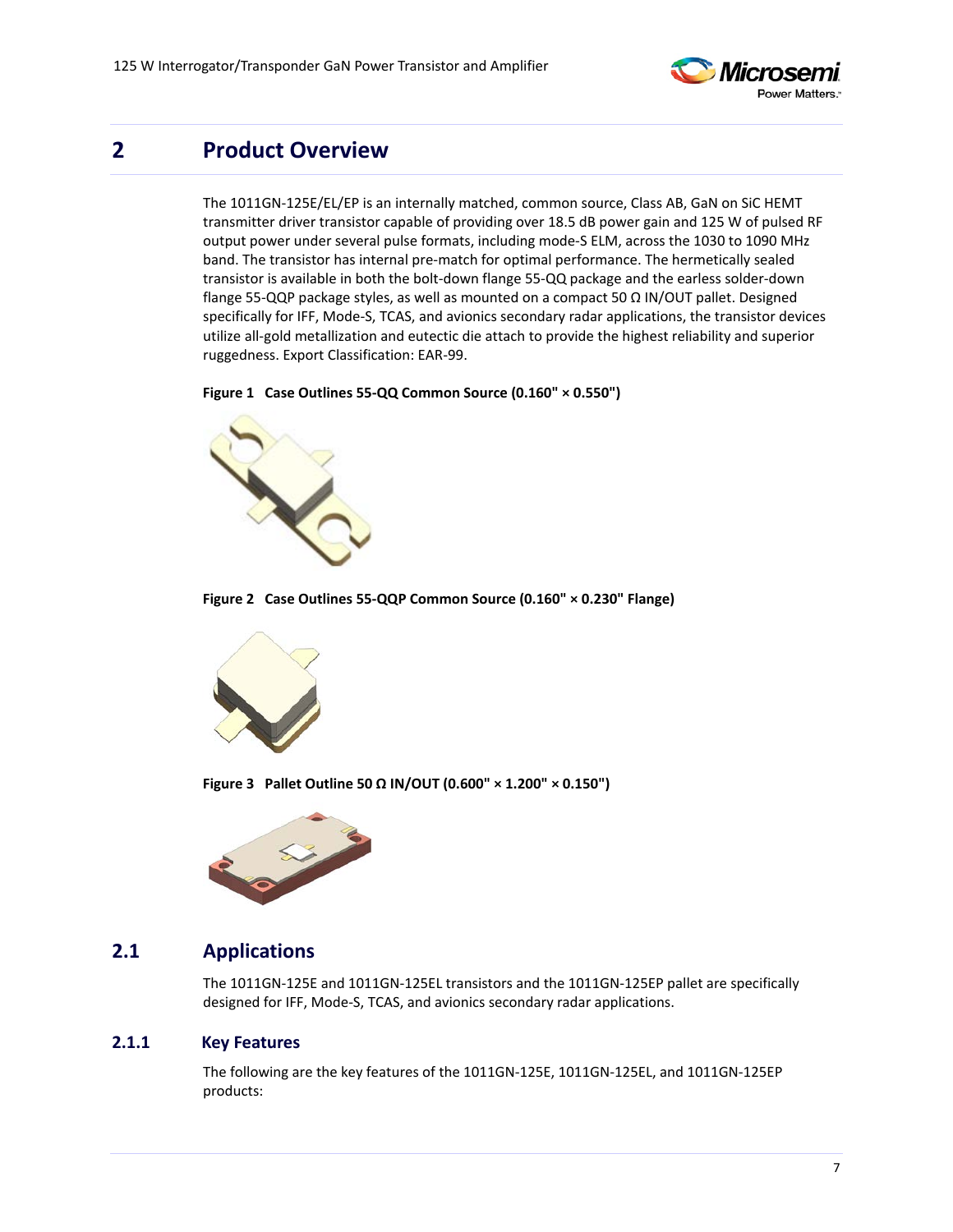

- 1030–1090 MHz, 125 W pulsed output power, 128 µS 10% pulsing
- Common source, Class AB, 50  $V_{DD}$  bias voltage
- High efficiency: >70% typical across the frequency band
- Extremely compact size
- High power gain: 18.5 dB typical
- Excellent gain flatness: 0.1 dB typical
- Ideal for IFF, Mode-S, TCAS, and avionics secondary radar applications
- Utilizes all-gold metallization and eutectic die attach for highest reliability
- 50 Ω IN/OUT lumped element, very small footprint, plug-and-play pallets available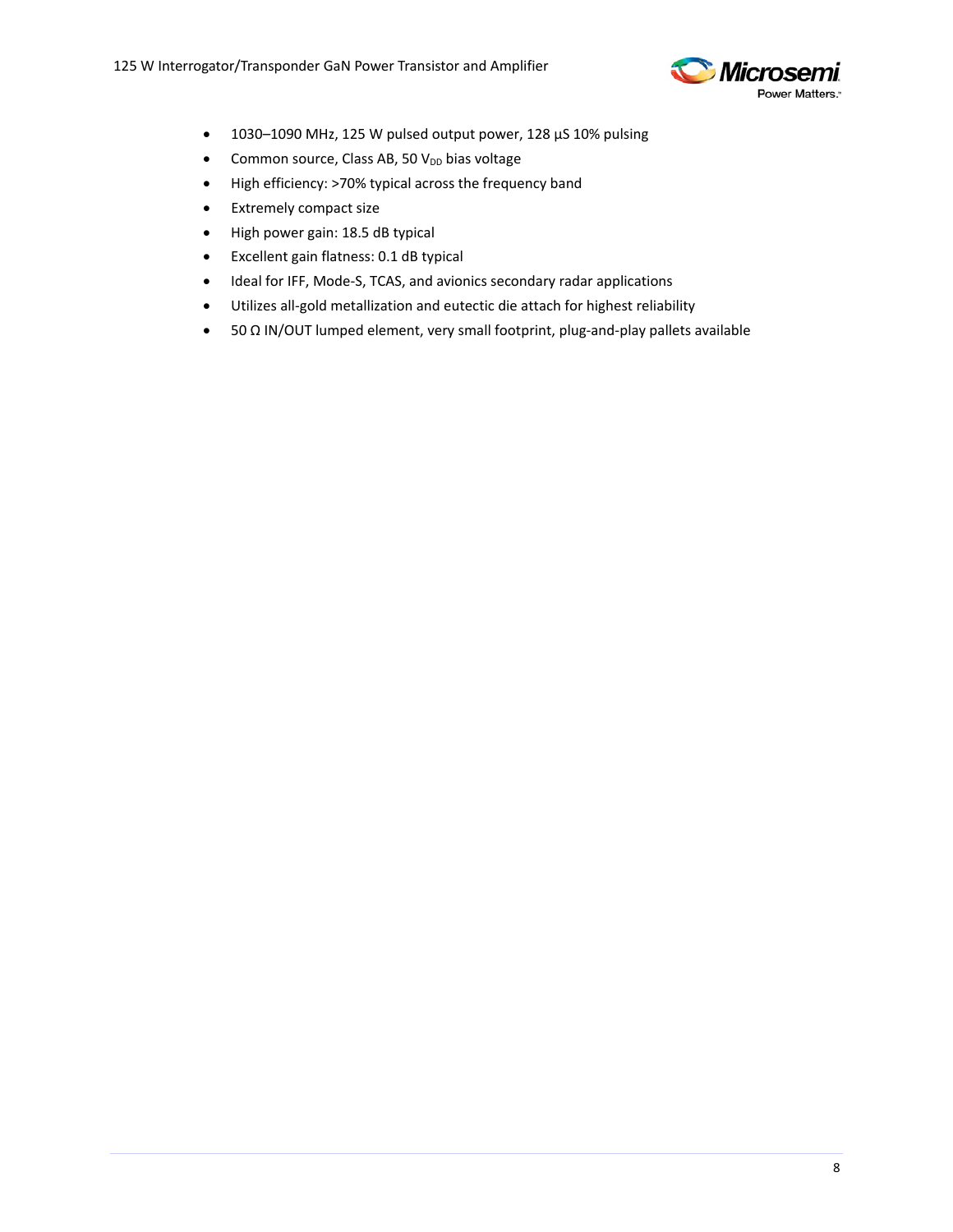

# <span id="page-8-0"></span>**3 Electrical Specifications**

### <span id="page-8-4"></span><span id="page-8-1"></span>**3.1 Absolute Maximum Ratings**

The following table shows the absolute maximum ratings at 25 °C unless otherwise specified.

#### **Table 1 Absolute Maximum Ratings**

| Rating                      |                                         | Value      | <b>Units</b> |
|-----------------------------|-----------------------------------------|------------|--------------|
| Maximum power dissipation   | Device dissipation at 25 °C             | 214        | W            |
| Maximum voltage and current | Drain-Source voltage $(V_{\text{DSS}})$ | 125        | ν            |
|                             | Gate-Source voltage $(V_{GS})$          | $-8$ to 0  | ν            |
| Maximum temperatures        | Storage temperature (T <sub>STG</sub> ) | -55 to 125 | °C           |
|                             | Operating junction temperature          | 200        | °c           |

### <span id="page-8-5"></span><span id="page-8-2"></span>**3.2 Electrical Characteristics at 25 °C**

The following table shows the typical electrical characteristics at 25 °C.

|  | Table 2 Typical Electrical Characteristics at 25 °C |  |  |  |
|--|-----------------------------------------------------|--|--|--|
|--|-----------------------------------------------------|--|--|--|

| Symbol               | <b>Characteristics</b>  | <b>Test Conditions</b>                                         | Min   | <b>Typ</b> | Max  | <b>Units</b> |
|----------------------|-------------------------|----------------------------------------------------------------|-------|------------|------|--------------|
| $P_{OUT}$            | Output power            | $P_{OUT}$ = 2 W, Freq = 1030, 1090 MHz                         | 125   | 150        |      | W            |
| G <sub>P</sub>       | Power gain              | $P_{IN}$ = 2 W, Freq = 1030, 1090 MHz                          | 17.96 | 18.75      |      | dB           |
| η <sub>D</sub>       | Drain efficiency        | $P_{IN}$ = 2.5 W, Freg = 1030, 1090 MHz                        | 62    | 72         |      | %            |
| Dr                   | Droop                   | $P_{IN}$ = 2 W, Freq = 1030, 1090 MHz                          |       | 0.1        | 0.5  | dB           |
| VSWR-T               | Load mismatch tolerance | $P_{\text{OUT}}$ = 125 W, Freg = 1030 MHz, 128 $\mu$ S-<br>10% |       |            | 5:1  |              |
| $\Theta_{\text{IC}}$ | Thermal resistance      | $32 \mu S$ , 2% duty cycle                                     |       |            | 0.68 | °C/W         |

**Bias Condition**:  $V_{DD}$  = +50 V,  $I_{DQ}$  = 60 mA constant current ( $V_{GS}$  = -2.0 to -4.5 V typical)

## <span id="page-8-6"></span><span id="page-8-3"></span>**3.3 Functional Characteristics at 25 °C**

#### **Table 3 Typical Functional Characteristics at 25 °C**

| Symbol              | <b>Characteristic</b> | <b>Test Conditions</b>          | Min | Tvp | Max | <b>Units</b> |
|---------------------|-----------------------|---------------------------------|-----|-----|-----|--------------|
| I <sub>D(Off)</sub> | Drain leakage current | $V_{GS} = -8 V$ , $V_D = 125 V$ |     |     |     | mA           |
| IG(Off)             | Gate leakage current  | $V_{GS} = -8 V$ , $V_D = 0 V$   |     |     |     | mA           |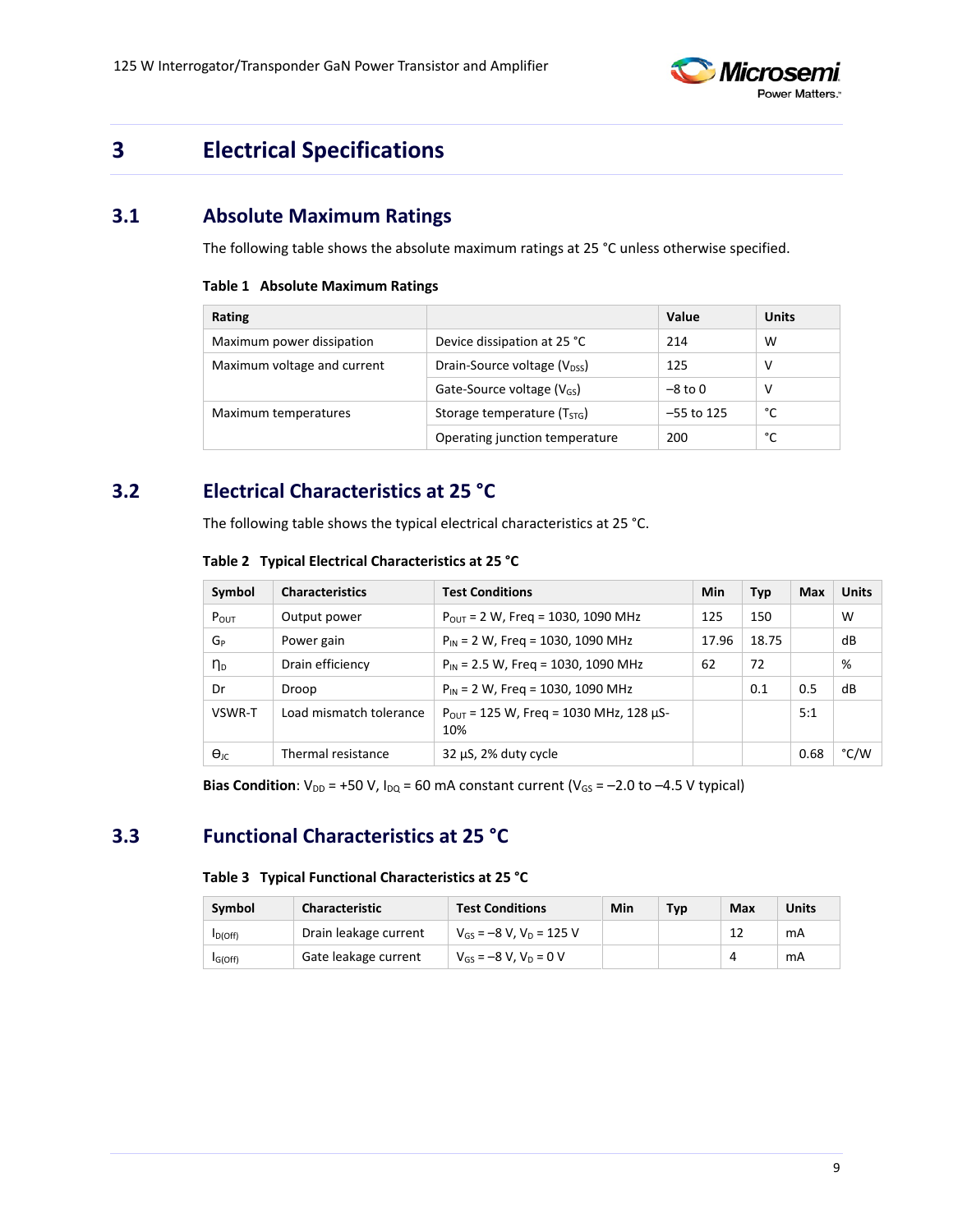

## <span id="page-9-2"></span><span id="page-9-0"></span>**3.4 Typical Broadband Performance Data (128 µS, 10% Pulsing)**

| Frequency | $P_{IN}$ (W) | $P_{\text{OUT}}(W)$ | $I_D$ (mA) | (dB)<br><b>IRL</b> | $\eta_{D}$ (%) | $G_P$ (dB) | Droop (dB) |
|-----------|--------------|---------------------|------------|--------------------|----------------|------------|------------|
| 1030 MHz  | <u>_</u>     | 150                 | 450        | $-8.5$             |                | 18.75      | 0.1        |
| 1090 MHz  | <u>_</u>     | 148                 | 430        | $-16.0$            | 74             | 18.70      | 0.1        |

#### **Table 4 Typical Broadband Performance Data (128 µS, 10% Pulsing)**

<span id="page-9-1"></span>

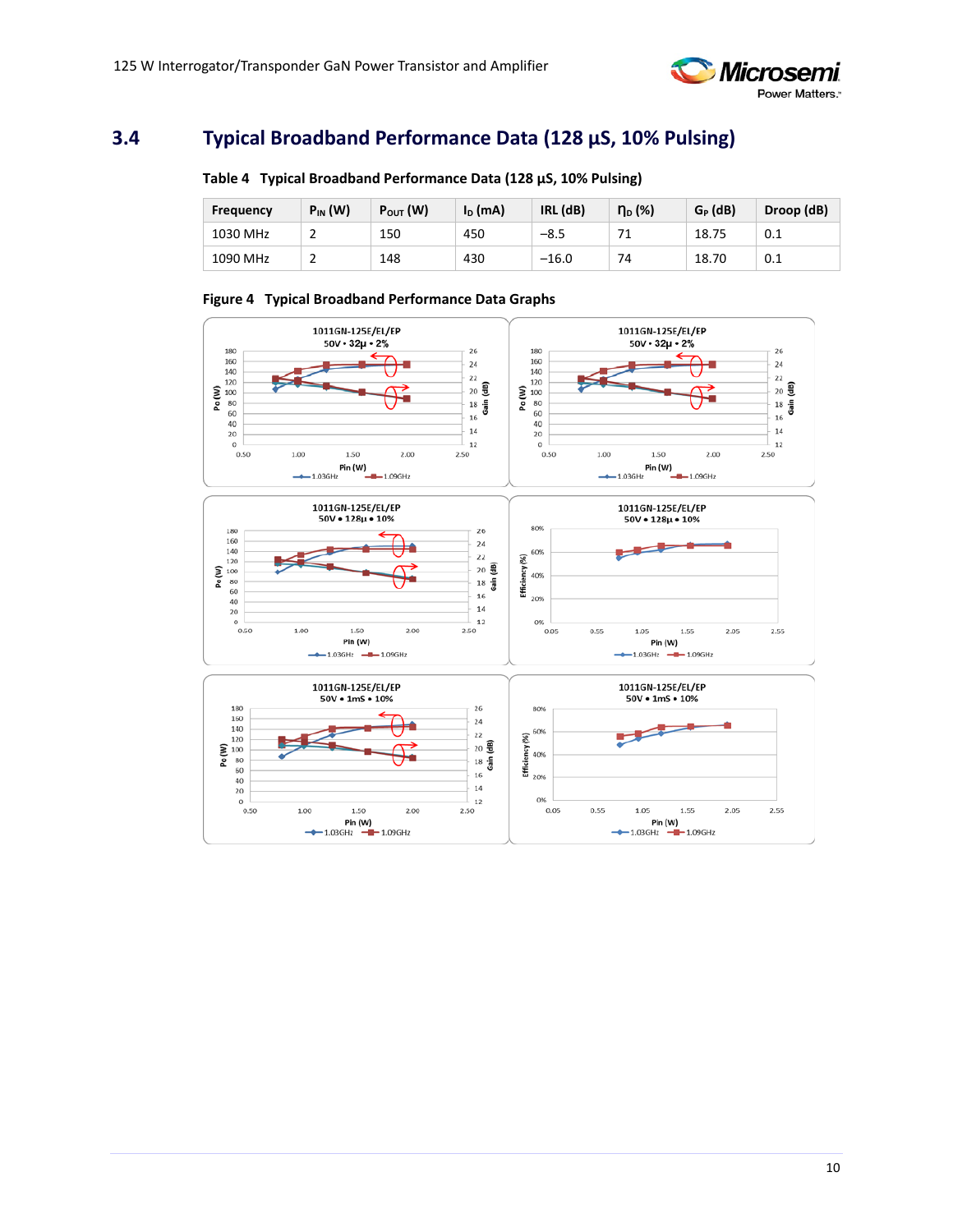

## <span id="page-10-1"></span><span id="page-10-0"></span>**3.5 Critical Performance at P<sub>IN</sub> = 25 dBm**

#### **Table 5 Critical Performance at P<sub>IN</sub> = 25 dBm**

| Freq (GHz) | <b>Test Condition</b> | $P_{\text{OUT}}(W)$ | $G_P$ (dB) | $n_{\rm D}$ (%) | Droop (dB) |
|------------|-----------------------|---------------------|------------|-----------------|------------|
| 1.03       | $32 \mu S - 2\%$      | 158                 | 19.00      | 79              | 0.05       |
| 1.03       | $128 \mu S - 10\%$    | 149                 | 18.75      | 71              | 0.10       |
| 1.03       | $1 mS - 10%$          | 147                 | 18.70      | 70              | 0.30       |
| 1.09       | $32 \mu S - 2\%$      | 157                 | 18.95      | 78              | 0.05       |
| 1.09       | $128 \mu S - 10\%$    | 148                 | 18.70      | 74              | 0.10       |
| 1.09       | $1 mS - 10%$          | 146                 | 18.65      | 73              | 0.30       |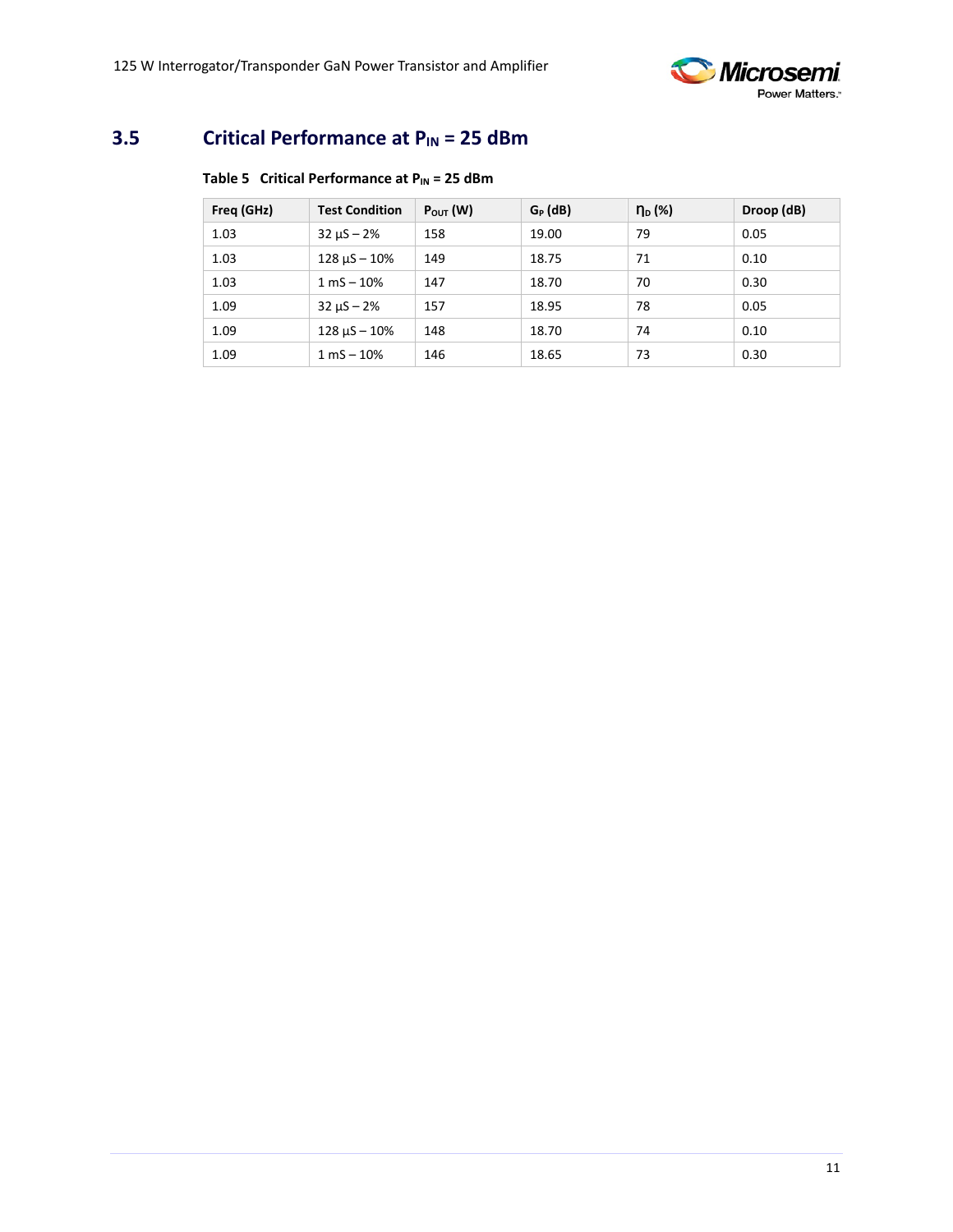

# <span id="page-11-1"></span><span id="page-11-0"></span>**4 Transistor Impedance Information**

The following diagram shows the transistor impedance information for 1011GN-125E/EL/EP.

#### **Figure 5 Impedance Definition**



For information about source and load impedances for 1011GN-125E/EL/EP, contact your Microsemi representative.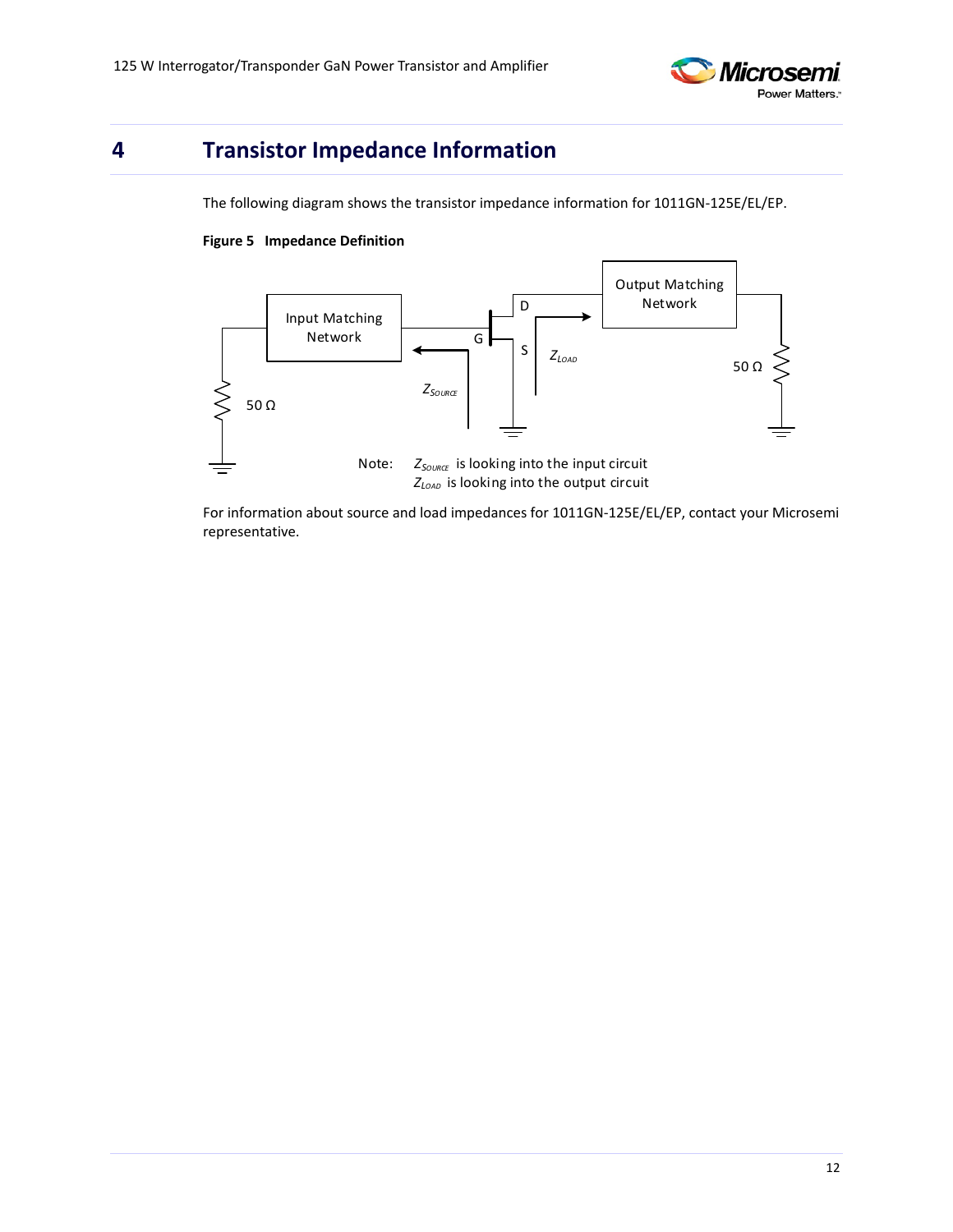

## <span id="page-12-0"></span>**5 Transistor Test Information**

#### <span id="page-12-2"></span><span id="page-12-1"></span>**5.1 Transistor Test Circuit Diagram**





The board material is Roger Duroid 6006, 0.250" thickness, and εr = 6.15. The following table lists the components for 1011GN-125E/EL.

| Item            | <b>Description</b>                                | Value        |
|-----------------|---------------------------------------------------|--------------|
| C1 <sup>1</sup> | Chip capacitor A size (ATC 600S)                  | 62 pF        |
| C <sub>2</sub>  | Chip capacitor A size (ATC 600S)                  | 8.2 pF       |
| C <sub>3</sub>  | Chip capacitor A size (ATC 600S)                  | 10pF         |
| C4 <sup>1</sup> | Chip capacitor A size (ATC 600S)                  | 270 pF       |
| C5              | Chip capacitor B size                             | 4.7 uF       |
| C <sub>6</sub>  | Chip capacitor A size (ATC 600S)                  | 3 pF         |
| C7              | Chip capacitor A size (ATC 600S)                  | 2.7 pF       |
| C8              | Chip capacitor A size (ATC 100A)                  | 100 pF       |
| C <sub>9</sub>  | Electrolytic capacitor (63 V)                     | 100 uF       |
| R1              | Chip resistor size 0603/0805                      | $10 \Omega$  |
| R2              | Chip resistor size 0603/0805                      | $5.1 \Omega$ |
| R3              | Chip resistor size 0603/0805                      | $10 \Omega$  |
| L1              | Chip resistor size 0603/0805                      | $4.3$ nH     |
| $L2^2$          | Chip inductor size 1608 (Venkel: LM CI1608-1N2ST) | $1.2$ nH     |
| L3 <sup>1</sup> | Chip inductor size 1608 (Venkel: LM CI1608-1N2ST) | $1.2$ nH     |

<span id="page-12-3"></span>**Table 6 Component List 1011GN-125E/EL**

1. Two of these are needed.

2. Three of these are needed.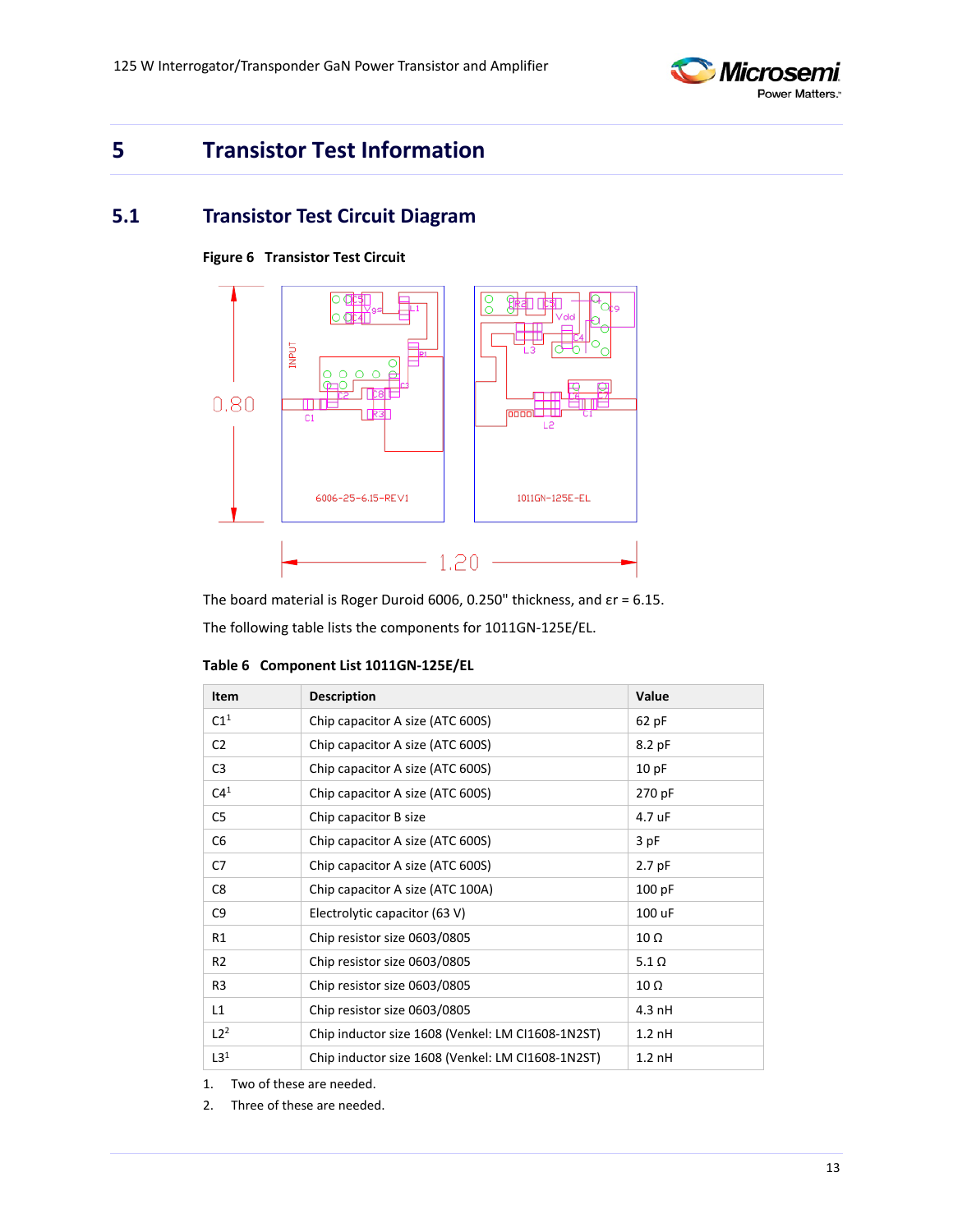

## <span id="page-13-0"></span>**6 Product Outline and Pin Information**

The 1011GN-125E transistor is available in the 55-QQP case outline and the 1011GN-125EL transistor is available in the 55-QQP case outline. The 1011GN-125EP is available as a pallet. All three products are configured for common source operation.

### <span id="page-13-2"></span><span id="page-13-1"></span>**6.1 55-QQ Common Source Package Dimensions and Pin Information**



#### **Figure 7 55-QQ Package Dimensions and Pin Information**

Pin 1: Drain, Pin 2: Source, Pin 3: Gate

| Dim | <b>Millimeters</b> | Tol (mm)    | <b>Inches</b> | Tol (in.) |
|-----|--------------------|-------------|---------------|-----------|
| Α   | 13.970             | 0.250       | 0.550         | 0.010     |
| В   | 4.570              | 0.250       | 0.160         | 0.010     |
| C   | 3.860              | 0.330       | 0.152         | 0.013     |
| D   | 1.270              | 0.130       | 0.050         | 0.005     |
| E   | 1.020              | 0.130       | 0.040         | 0.005     |
| F   | 1.700              | 0.130       | 0.067         | 0.005     |
| G   | 0.130              | 0.025       | 0.005         | 0.001     |
| H   | 8.130              | 0.250       | 0.320         | 0.010     |
| I   | $45^\circ$         | $5^{\circ}$ | $45^{\circ}$  | $5^\circ$ |
| J   | 5.080              | 0.250       | 0.200         | 0.010     |
| К   | 2.54 DIA           | 0.130       | 0.100 DIA     | 0.005     |
| L   | 1.270              | 0.130       | 0.050         | 0.005     |
| М   | 9.530              | 0.130       | 0.375         | 0.005     |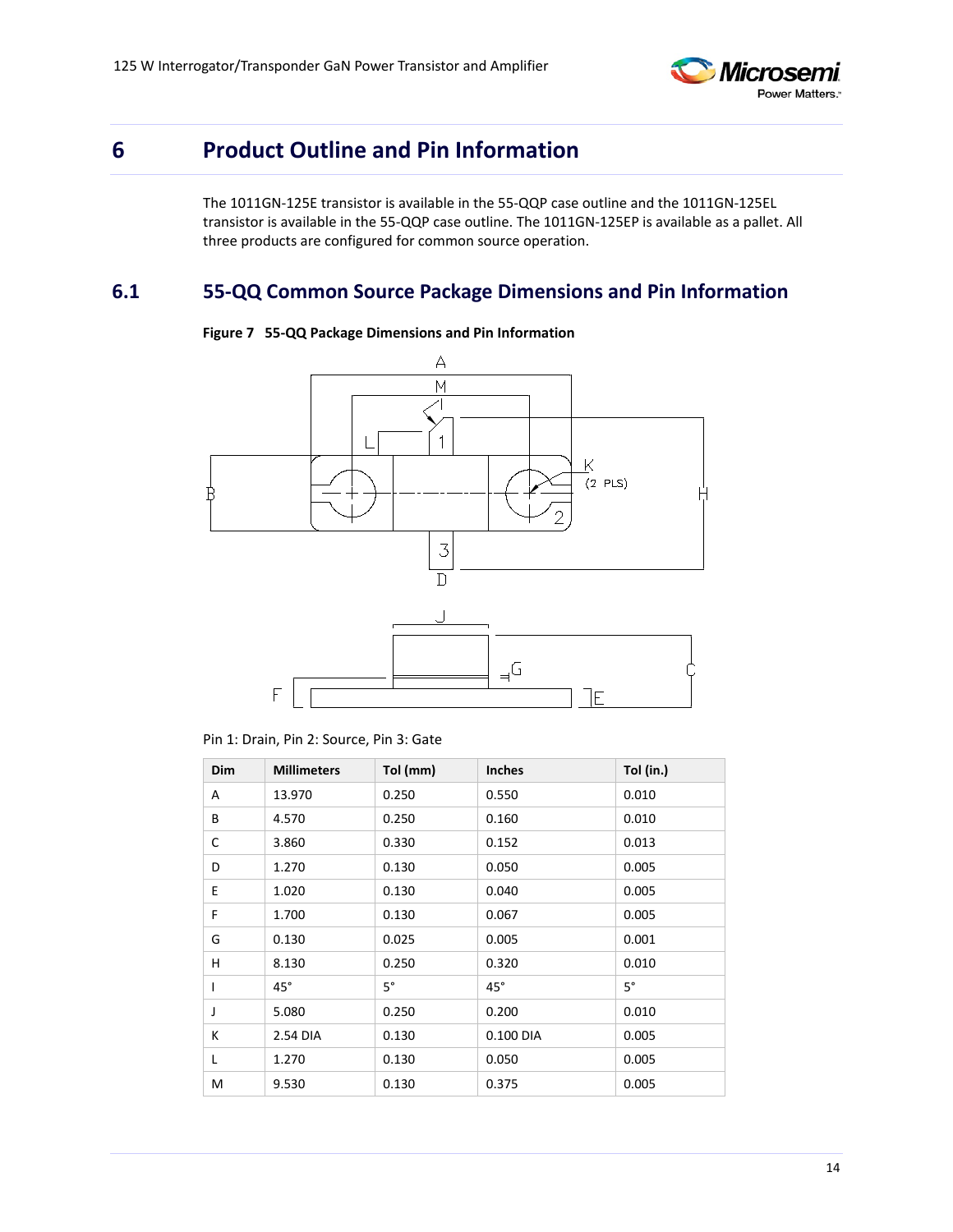

## <span id="page-14-1"></span><span id="page-14-0"></span>**6.2 55-QQP Common Source Package Dimensions and Pin Information**

**Figure 8 55-QQP Package Dimensions and Pin Information**



Pin 1: Drain, Pin 2: Source, Pin 3: Gate

<span id="page-14-2"></span>

|  |  | <b>Table 7 Package Dimensions</b> |
|--|--|-----------------------------------|
|--|--|-----------------------------------|

| Dim | <b>Millimeters</b> | Tol (mm)    | <b>Inches</b> | Tol (in.) |
|-----|--------------------|-------------|---------------|-----------|
| A   | 5.840              | 0.250       | 0.230         | 0.010     |
| В   | 4.060              | 0.250       | 0.160         | 0.010     |
| C   | 3.170              | 0.050       | 0.125         | 0.002     |
| D   | 1.270              | 0.130       | 0.050         | 0.005     |
| Ε   | 1.020              | 0.130       | 0.040         | 0.005     |
| F   | 1.570              | 0.130       | 0.062         | 0.005     |
| G   | 0.130              | 0.020       | 0.005         | 0.001     |
| н   | 8.120              | 0.250       | 0.320         | 0.010     |
|     | $45^\circ$         | $5^{\circ}$ | $45^{\circ}$  | $5^\circ$ |
| J   | 5.080              | 0.250       | 0.200         | 0.010     |
| K   | 1.400              | 0.130       | 0.055         | 0.005     |